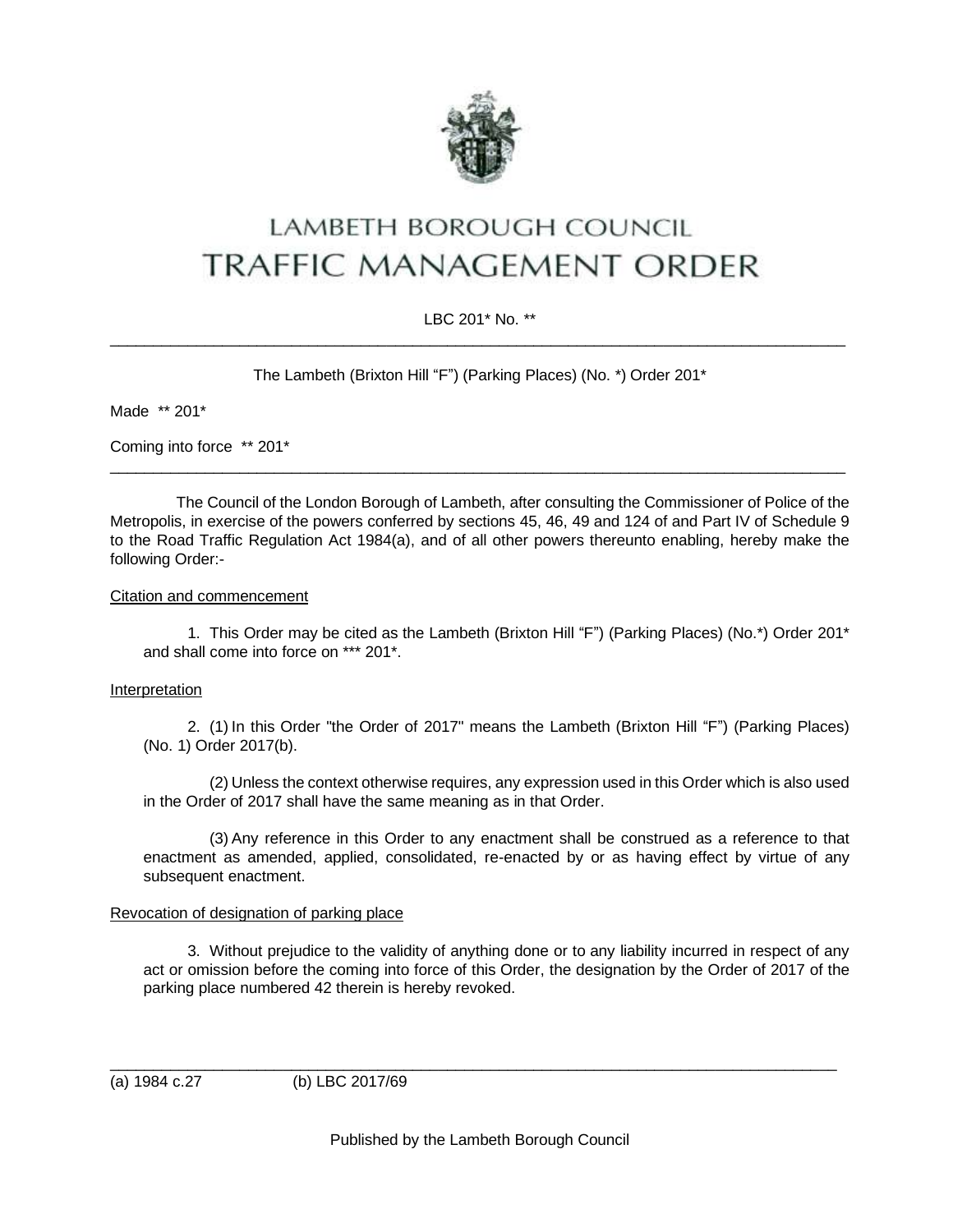4. (1) Each area on a highway comprising the length of carriageway of a street specified in column 2 of the Schedule to this Order and bounded on one side of that length by the edge of the carriageway and on the other sides by a white line marking is designated as a parking place.

(2) The reference in this Article to a white line marking shall be construed as a reference to the white line marking (either broken or continuous) provided for in Schedule 7 to the Traffic Signs Regulations and General Directions 2016(a) or, if applicable, authorised by the Secretary of State by virtue of section 64 of the Road Traffic Regulation Act 1984.

(3) The provisions of the Order of 2017 (other than Articles 3 and 15) shall apply to the areas designated as parking places by this Order as if in those provisions any reference to a parking place included a reference to an area designated as a parking place by this Order and as if any reference to Schedule 1 to the Order of 2017 included a reference to the Schedule to this Order.

## Placing of traffic signs, etc.

- 5. The Council shall:-
	- (a) place and maintain traffic signs indicating the limits of each parking place referred to in the Schedule to this Order;
	- (b) place and maintain in or in the vicinity of each parking place referred to in the Schedule to this Order traffic signs indicating that such parking place may be used during the permitted hours for the leaving only of the vehicles specified in Article 4(2) of the Order of 2017;
	- (c) carry out such other work as is reasonably required for the purposes of the satisfactory operation of each parking place referred to in the Schedule to this Order.

Dated this \*\*\* day of \*\*\* 202\*.

Ben Stevens Highway Network Manager

(a) S.I. 2016/362

\_\_\_\_\_\_\_\_\_\_\_\_\_\_\_\_\_\_\_\_\_\_\_\_\_\_\_\_\_\_\_\_\_\_\_\_\_\_\_\_\_\_\_\_\_\_\_\_\_\_\_\_\_\_\_\_\_\_\_\_\_\_\_\_\_\_\_\_\_\_\_\_\_\_\_\_\_\_\_\_\_\_\_\_